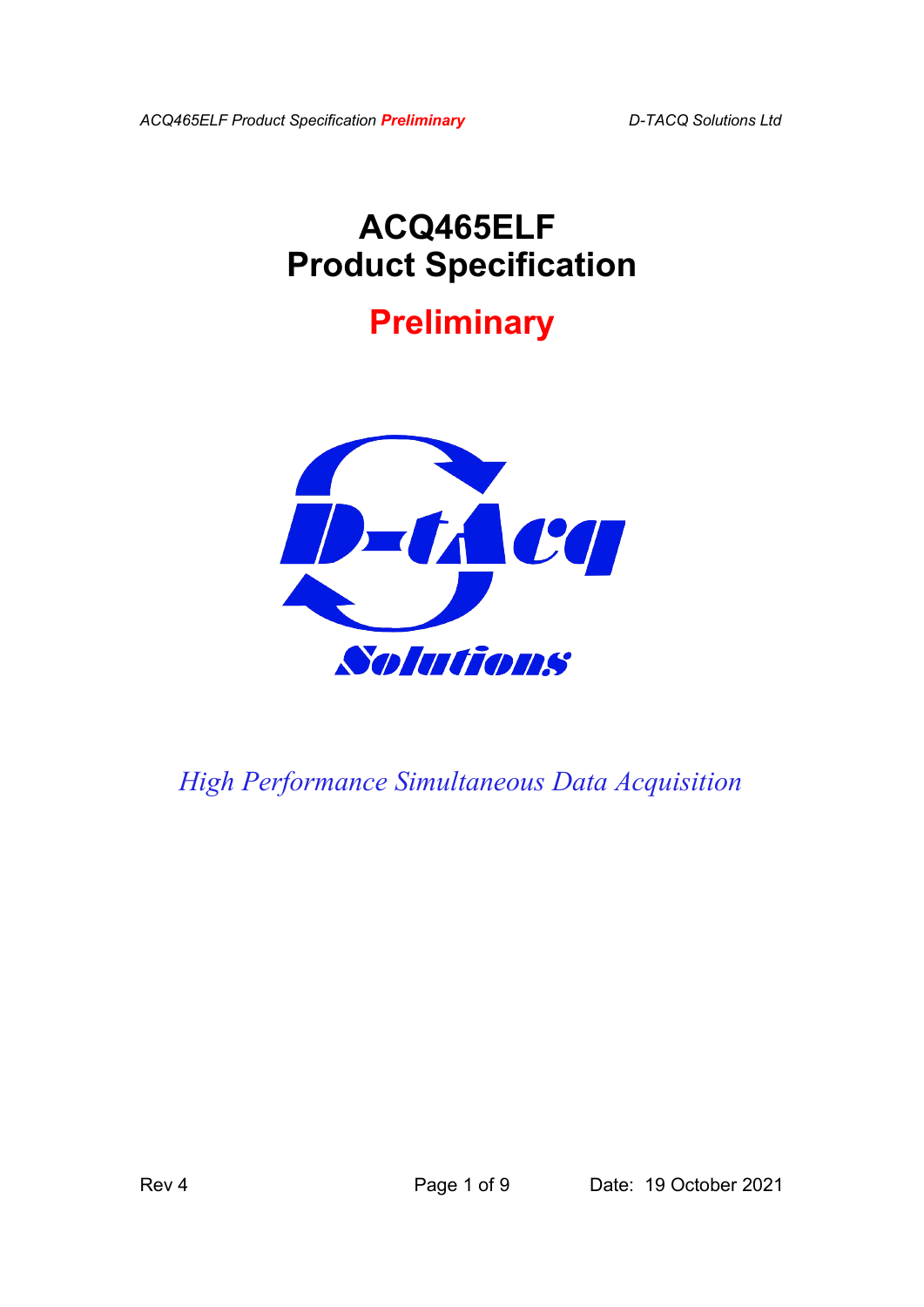## **Table of Contents**

| $\sim$ 3                            |    |
|-------------------------------------|----|
|                                     |    |
|                                     | 4  |
|                                     | 4  |
|                                     | 5  |
|                                     |    |
|                                     |    |
|                                     |    |
|                                     |    |
|                                     |    |
|                                     |    |
|                                     | .8 |
|                                     |    |
| 5 ACQ465ELF Physical Specification. |    |
|                                     |    |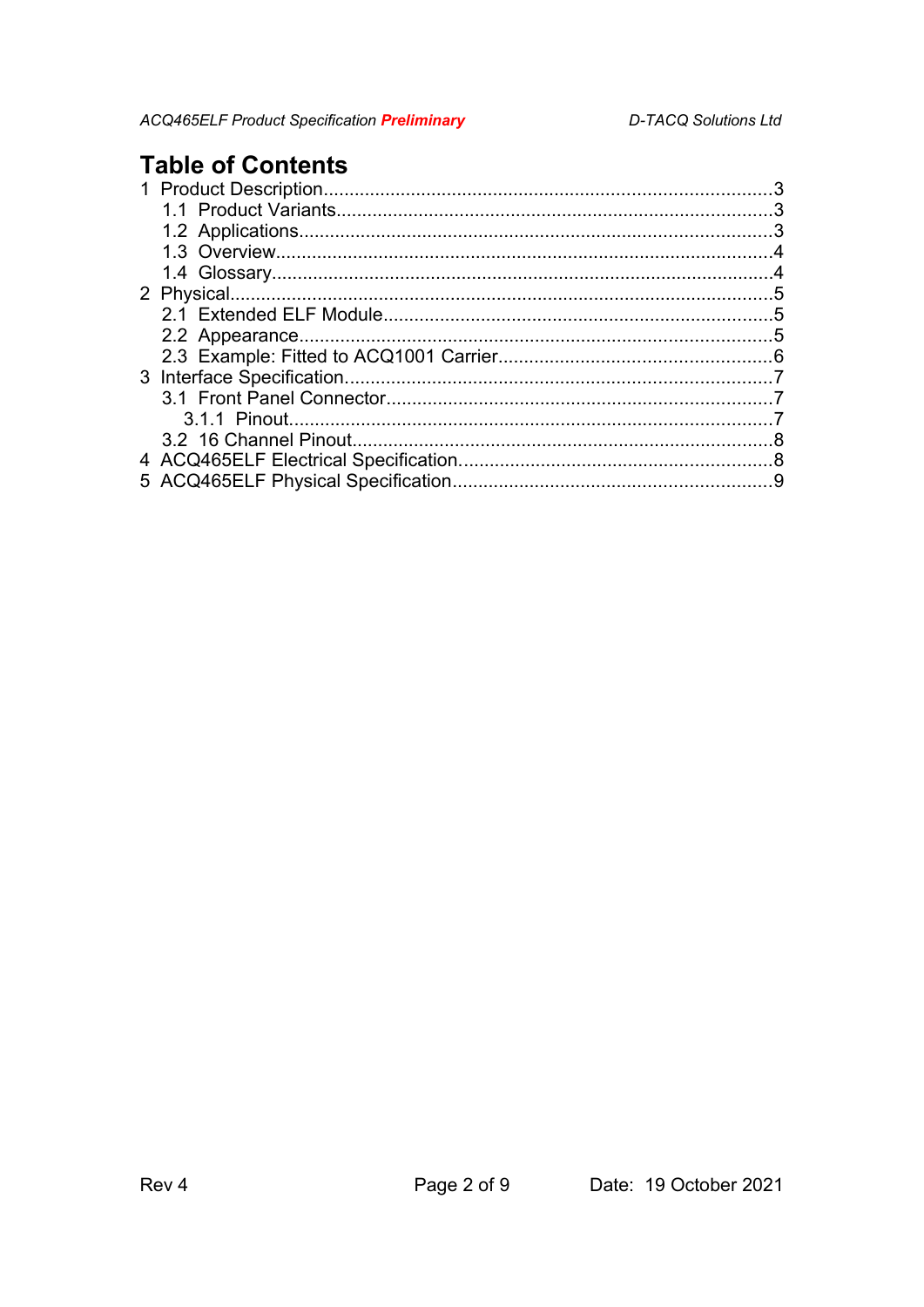## 1 Product Description

- 1. *ACQ465ELF* is a 32 channel, 24 bit simultaneous analog input module, implemented with the ADC7134 ADC with extremely good SNR.
- 2. Standard configuration : 32 channels:
	- Sample rate up to 374kSPS/channel, 24 bit
	- Sample rate up to 1.496 MSPS/channel, 16bit
- 3. Device includes many features including programmable filters.
- 4. Extended module with *FMC* connector and *FMC* front panel.
- 5. 2-wire Voltage Differential inputs, high quality differential amplifier front end.
- 6. Front panel connector: VHDCI or FFC (for local interconnect).
	- VHDCI compatible with D-TACQ range of termintion panels.
	- FFC compatible with 2xD37 front panel and facilitates custom transitions.
- 7. -HR Version, best possible SNR from the AD7134 ADC.
- 8. -HG version with high quality instrumentation amplifier front end, high CMRR and a choice of gains.

#### *1.1 Product Variants*

- *HR optimised for Highest Resolution*
	- *ACQ465ELF-32-HR* : 24 bit resolution, 32 channels +/4V inputs.
	- *ACQ465ELF-32-HR-8V* : 24 bit resolution, 32 channels +/8V inputs.
- *HR High Gain*
	- *ACQ465ELF-32-HG-nnn* : 24 bit resolution, 32 channels Instrumentation Amplifier inputs with Gain 4..400:
		- *ACQ465ELF-32-HG004* : Gain=X4, +/-1V inputs
		- *ACQ465ELF-32-HG040* : Gain=X40, +/-0.1V inputs
		- *ACQ465ELF-32-HG400* : Gain=X400, +/-0.01V inputs
		- *ACQ465ELF-32-HG ggg :* ggg any gain 4..400 custom.

### *1.2 Applications*

- Instrumentation applications, control and monitoring.
- Acoustic and seismic applications.
- LF Radar.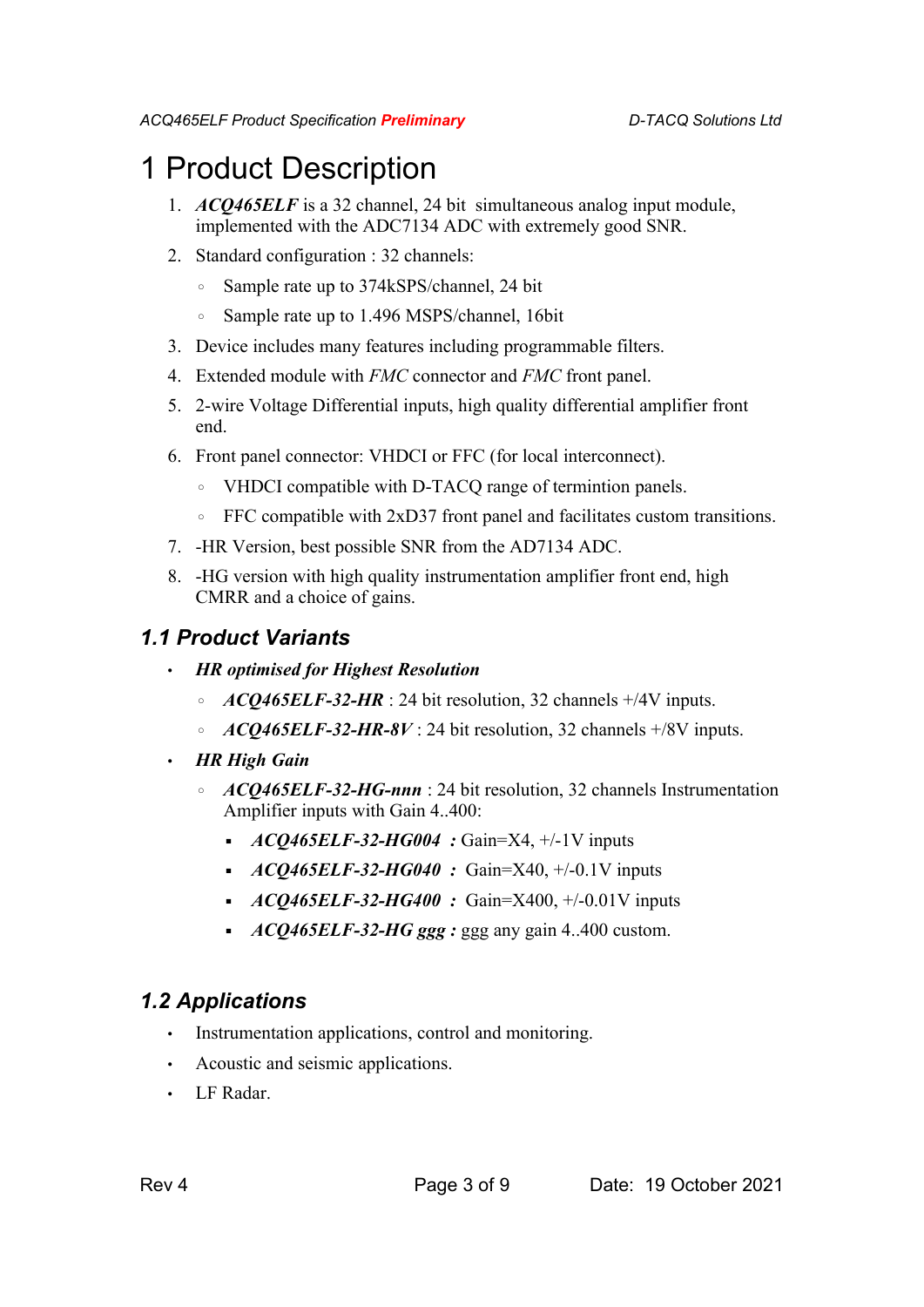### *1.3 Overview*

The *ELF* module standard, based on the same front panel and connector footprint as *FMC*, adds user IO to carrier modules fitted with *FPGA* resource. D-TACQ recommends carriers based on the *Xilinx* ZYNQ system on chip, combining *FPGA* resource with a dual-core ARM Cortex A9 and gigabit Ethernet.

Compatible carriers include:

- D-TACQ **ACQ1001** : D-TACQ single slot FMC carrier, Z7020
- D-TACQ **ACQ1002** : D-TACQ dual slot FMC carrier, Z7020
- D-TACQ **ACQ2106** : D-TACQ 6 slot FMC carrier, Z7030

D-TACQ supplies a complete working Intelligent Digitizer appliance including programmable logic and microprocessor system running Linux.

## *1.4 Glossary*

- FMC: [VITA57 FPGA Mezzanine Card.](http://www.vita.com/fmc.html)
- ELF: D-TACQ extension to FMC, elongated card with provision for dedicated analog power supply rails.
- • [Xilinx ZYNQ Soc](http://www.xilinx.com/products/silicon-devices/soc/zynq-7000/index.htm)
- LPC: FMC Low pin count wiring standard.
- ULPC: FMC/ELF Ultra low pin count (D-TACQ).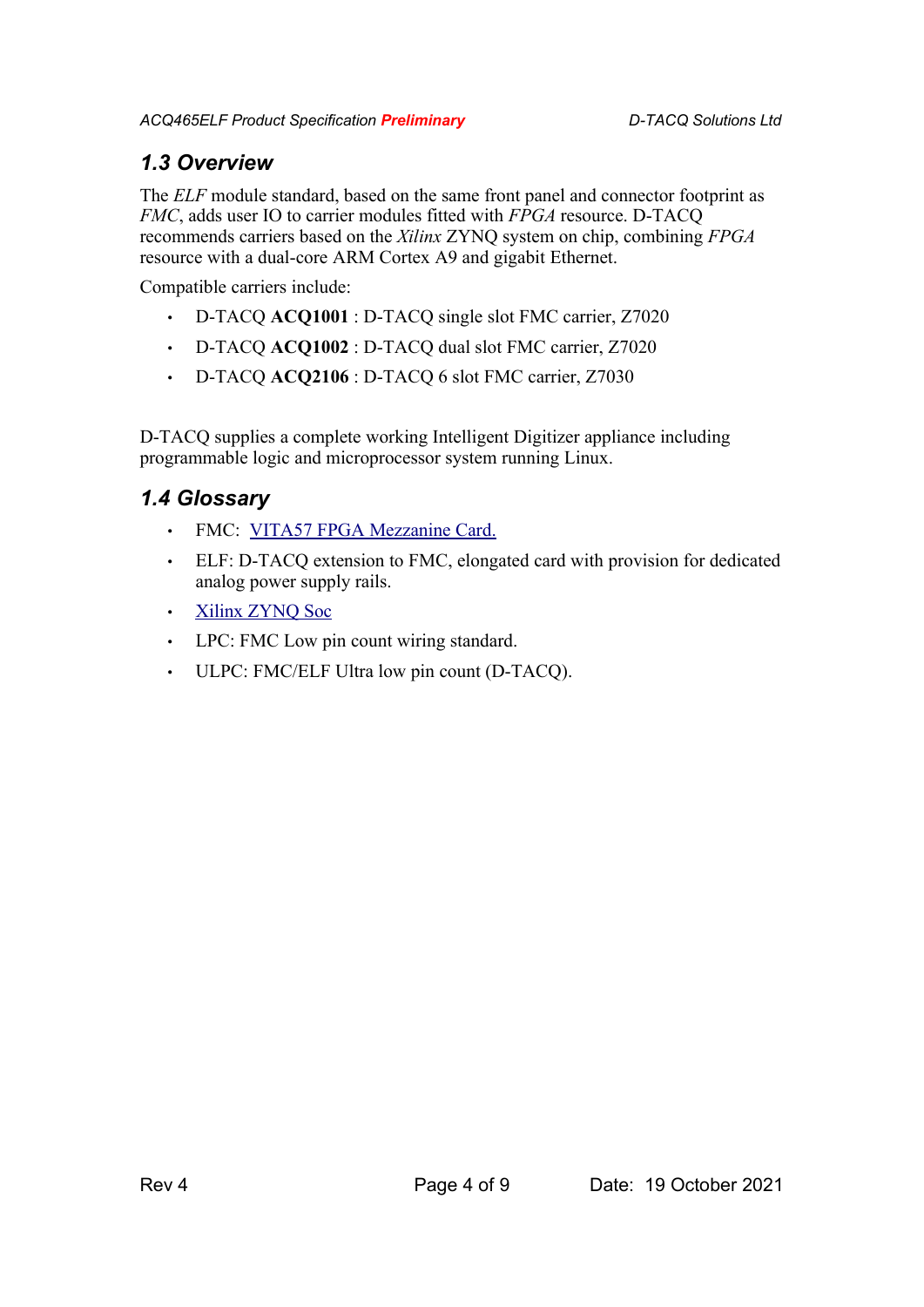# 2 Physical



## *2.2 Appearance*

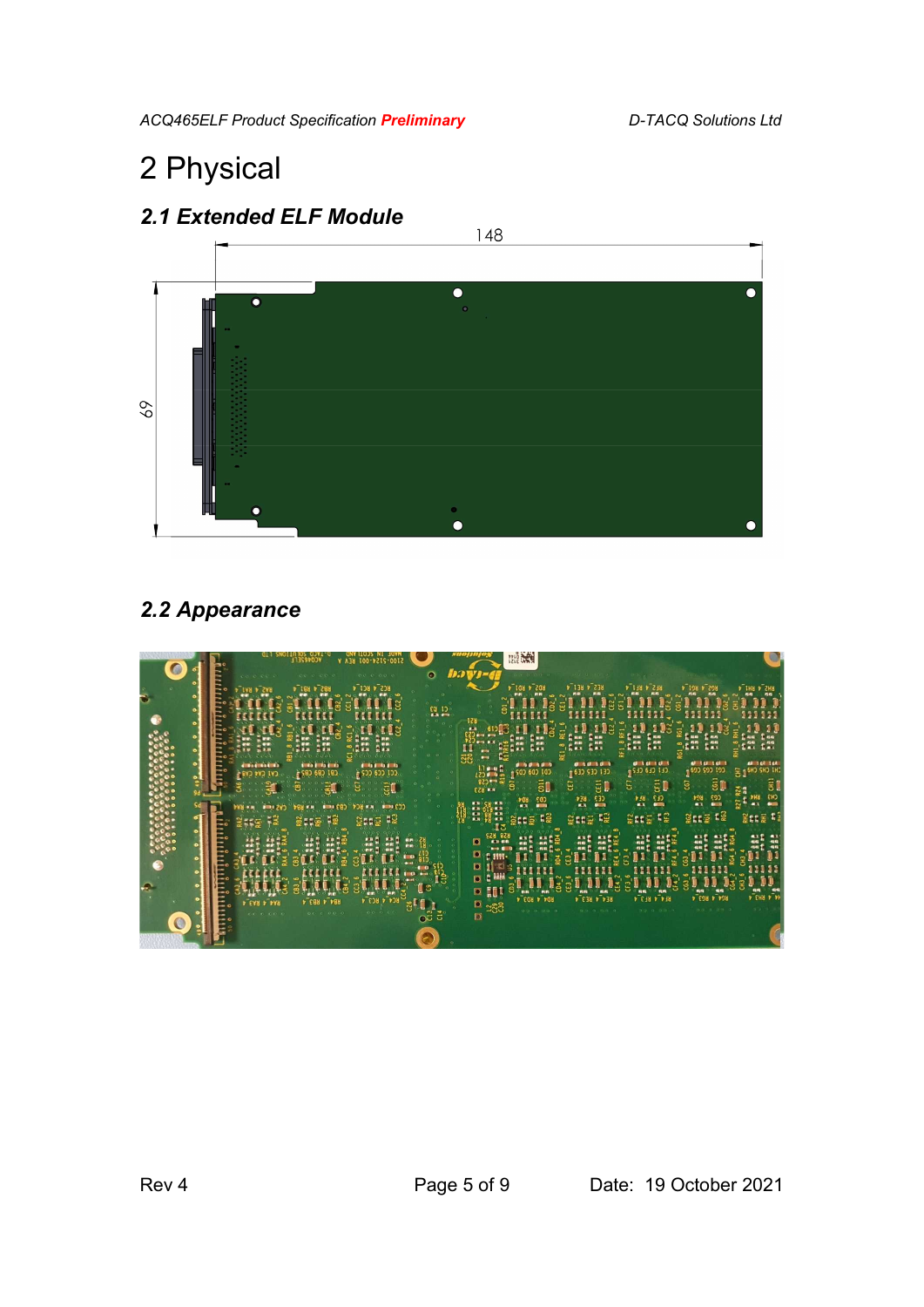## *2.3 Example: Fitted to ACQ1001 Carrier*



Carrier accommodates 1 x ELF e.g. *ACQ465ELF* or a standard size FMC module such as *ACQ420FMC* or *AO420FMC*.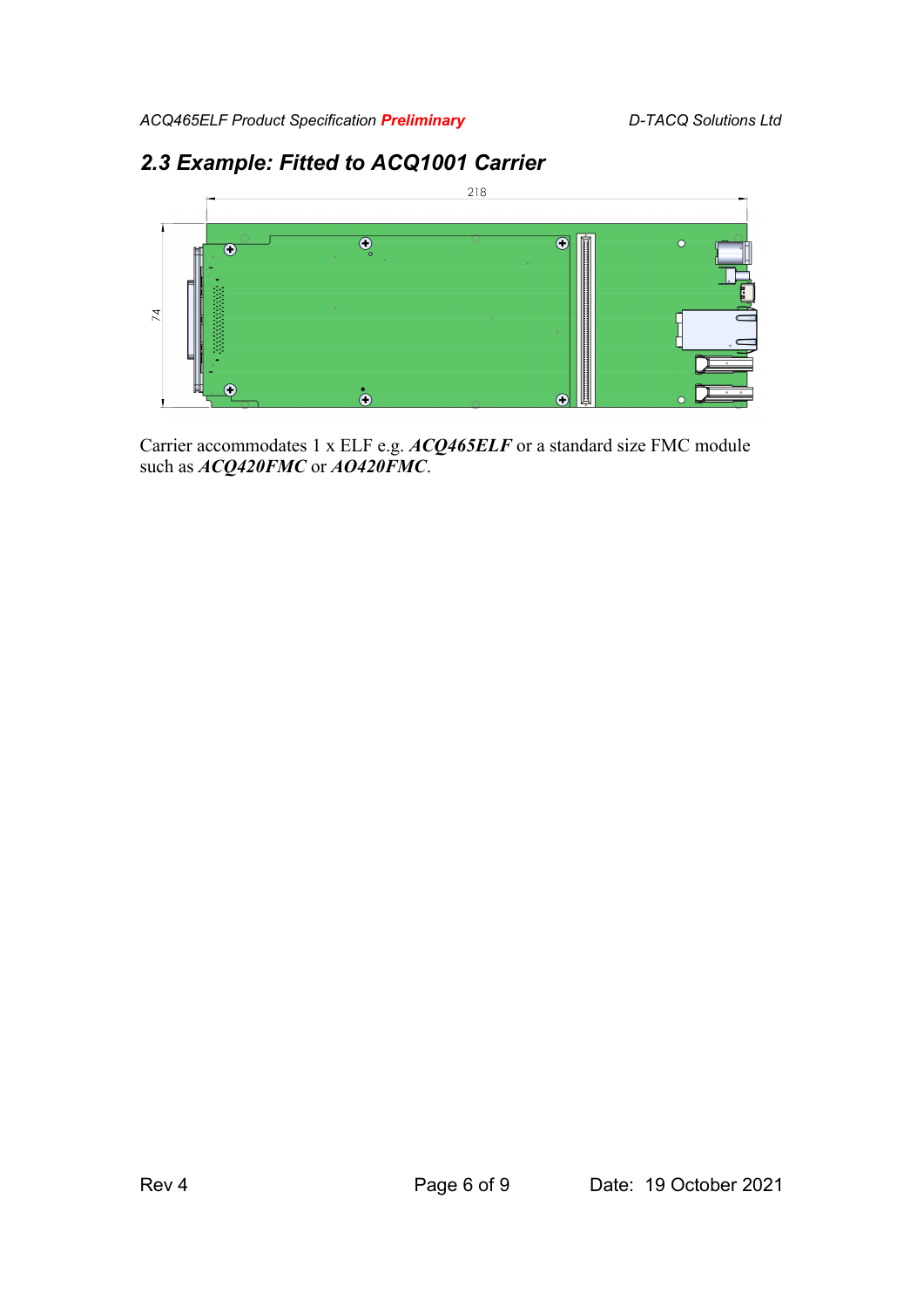# 3 Interface Specification.

## *3.1 Front Panel Connector*

• 68 Pin VHDCI. Pinout compatible with D-TACQ BNCPANEL, SMAPANEL, LEMOPANEL, PTBPANEL.

#### **3.1.1 Pinout.**

| Pin          | Function       | Pin | Function       |
|--------------|----------------|-----|----------------|
| $\mathbf{1}$ | 0V             | 35  | 0 <sub>V</sub> |
| 2            | 0 <sub>V</sub> | 36  | 0 <sub>V</sub> |
| 3            | $AIO1+$        | 37  | $AI01-$        |
| 4            | $AIO2+$        | 38  | $AI02-$        |
| 5            | $AIO3+$        | 39  | $AI03-$        |
| 6            | $AI04+$        | 40  | $AI04-$        |
| 7            | $AIO5+$        | 41  | $AI05-$        |
| 8            | AI06+          | 42  | $AI06-$        |
| 9            | $AIO7+$        | 43  | $AIO7-$        |
| 10           | AI08+          | 44  | AI08-          |
| 11           | AI09+          | 45  | $AIO9-$        |
| 12           | $AI10+$        | 46  | $AI10-$        |
| 13           | $AI11+$        | 47  | $AI11-$        |
| 14           | $AI12+$        | 48  | $AI12-$        |
| 15           | $AI13+$        | 49  | $AI13-$        |
| 16           | $AII4+$        | 50  | $AI14-$        |
| 17           | $AII5+$        | 51  | $AI15-$        |
| 18           | AI16+          | 52  | $AI16-$        |
| 19           | $AI17+$        | 53  | $AI17-$        |
| 20           | AI18+          | 54  | $AI18-$        |
| 21           | AI19+          | 55  | $AI19-$        |
| 22           | $AIO+$         | 56  | $AI20-$        |
| 23           | $A121+$        | 57  | $AI21-$        |
| 24           | $A122+$        | 58  | $AI22-$        |
| 25           | $AIO3+$        | 59  | $AI23-$        |
| 26           | $AIO4+$        | 60  | $AI24-$        |
| 27           | $A125+$        | 61  | $AI25-$        |
| 28           | AI26+          | 62  | $AI26-$        |
| 29           | $AI27+$        | 63  | $AI27-$        |
| 30           | AI28+          | 64  | $AI28-$        |
| 31           | AI29+          | 65  | $AIO9-$        |
| 32           | AI30+          | 66  | AI30-          |
| 33           | $A131+$        | 67  | $AI31-$        |
| 34           | AI32+          | 68  | $AI32-$        |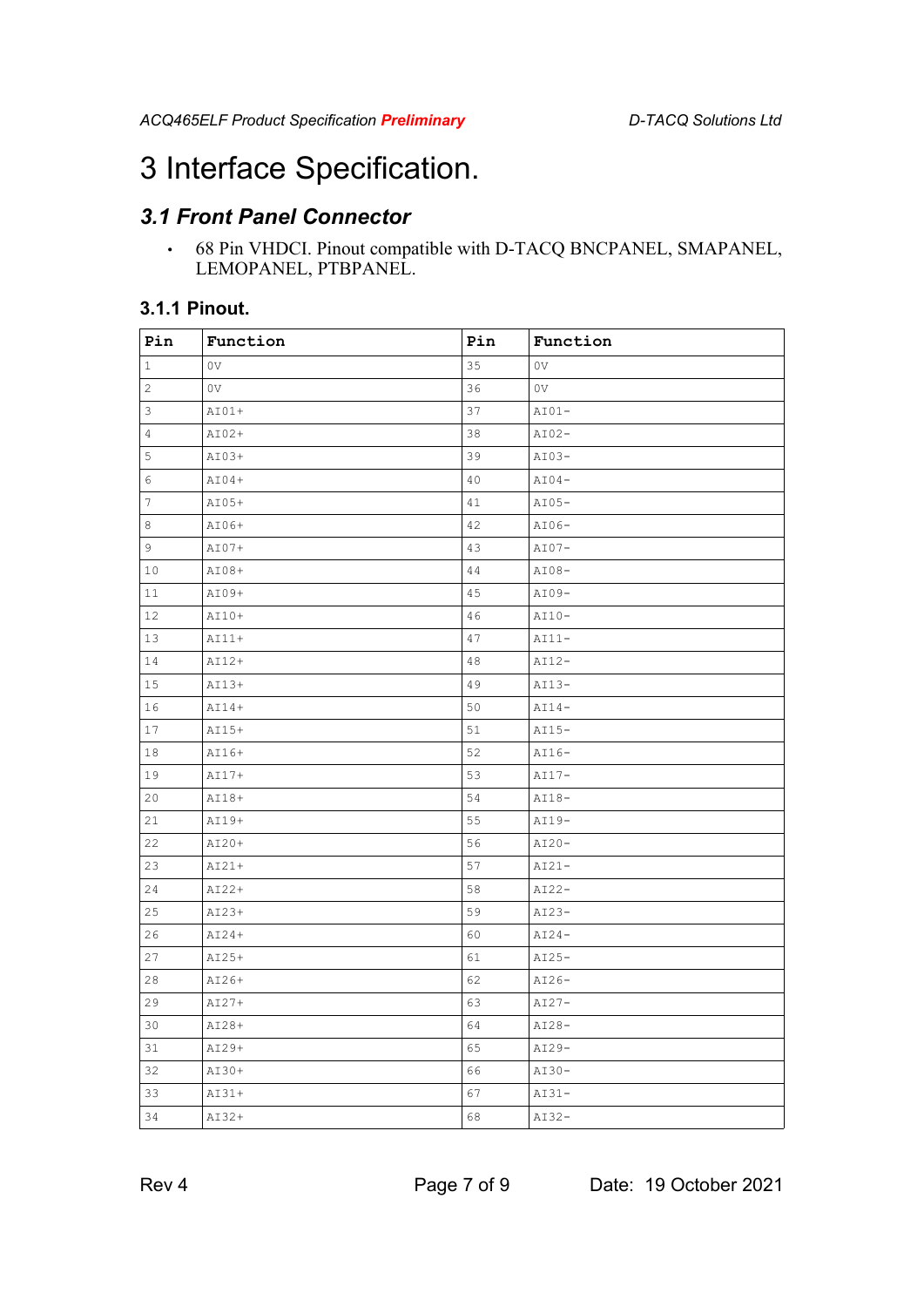### *3.2 16 Channel Pinout*

# 4 ACQ465ELF Electrical Specification.

| #              | Parameter                            | Value                                   |
|----------------|--------------------------------------|-----------------------------------------|
| $\mathbf{1}$   | Number of Channels                   | 32                                      |
| $\overline{2}$ | Sample Rate (Max)<br>High Speed Mode | Per channel simultaneous<br>1.1 MSPS    |
|                | High Resolution Mode                 | 0.374 MSPS                              |
| 3              | Resolution                           |                                         |
|                | High Speed Mode > 1MSPS              | 16 bits                                 |
|                | High Res Mode < 375kSPS              | 24 bits                                 |
| 4              | Coupling                             | DC, Differential Input                  |
| 5              | Input Impedance                      | $1$ M $\Omega$                          |
| 6              | Input Voltage Range                  | See Product Variants                    |
| 7              | Input Voltage Withstand              | ±30V                                    |
| 8              | Offset Error                         | 0.01% FS +1                             |
| $\mathsf 9$    | Gain Error                           | 0.01% FS +1                             |
| 10             | INL                                  | TBD                                     |
| 11             | CMRR                                 | >60dB FS @ 1 kHz                        |
|                |                                      | >> 60dB +2                              |
| 12             | THD                                  | TBD dB*                                 |
| 13             | SFDR                                 | TBD dBc*                                |
| 14             | <b>SNR</b>                           | Model ACQ465ELF-32-10V                  |
|                | Filter: Sinc3<br>1 MSPS              | High Speed Mode<br>98 dB*               |
|                | Filter: (0.433)                      | High Resolution 1                       |
|                | 374 kSPS                             | 106 dB*                                 |
|                | 128 kSPS                             | 111 dB*                                 |
|                | Filter: (0.108)                      | High Resolution 2                       |
|                | 32 kSPS                              | $120 \text{ dB*}$                       |
| 15             | Analog Input BW                      | 400kHz Max                              |
| 16             | Crosstalk                            | <90dB @ 1kHz FS Input                   |
| 17             | Digital Filters                      |                                         |
|                | High Speed Mode<br>Filter: Sinc3     | Sample rate > 1MSPS<br>0.2617 x Fsample |
|                | High Resolution 1                    | 0.433 Fsample                           |
|                | High Resolution 2                    | 0.108 Fsample                           |